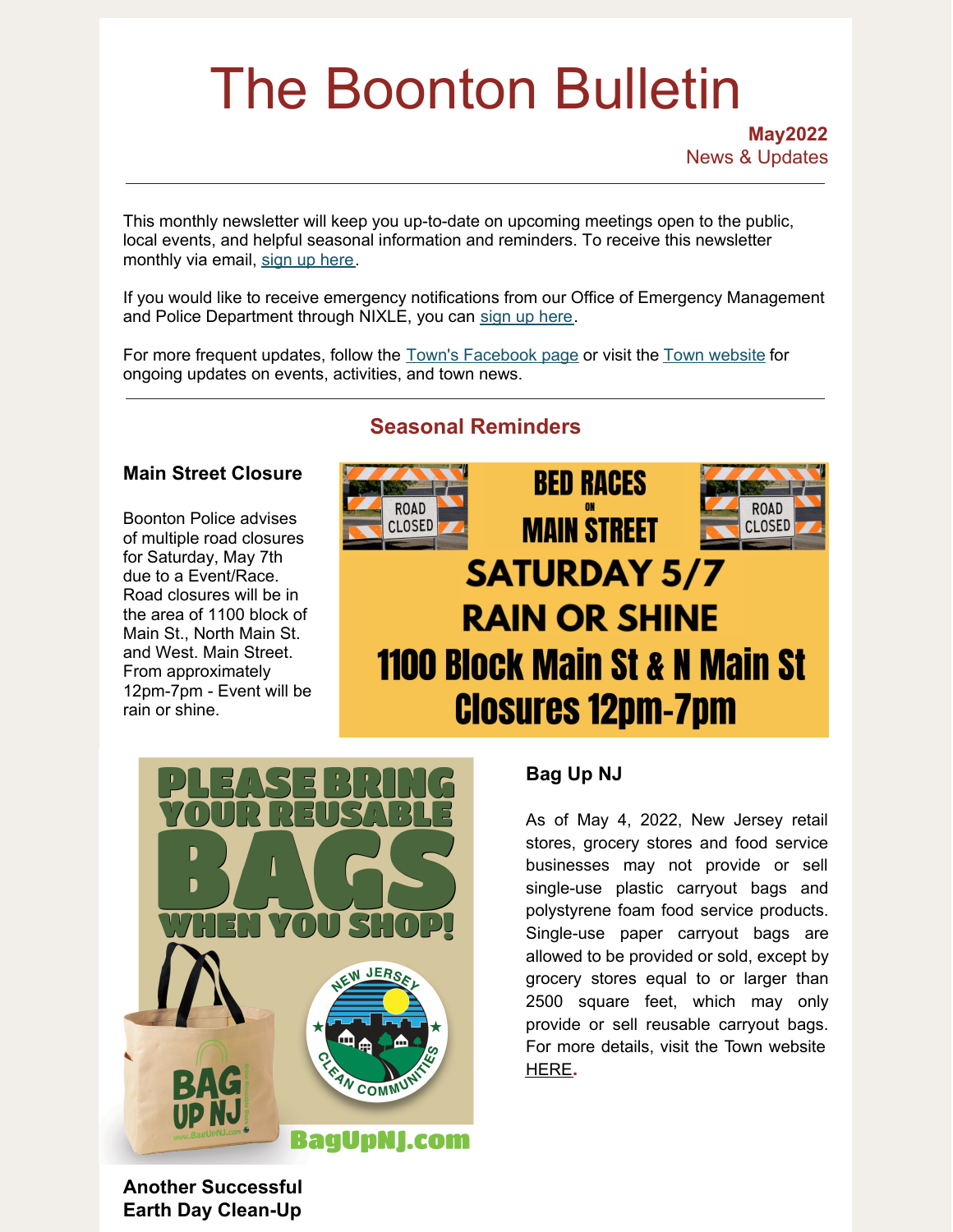Thank you to all who participated in our annual Town-wide Clean Up Day. We collected a large amount of garbage and together helped beautify Boonton.



# **Meetings Open to the Public**

**Mayor and Town Council** May 2nd & 16th at 7:30 pm

**Planning Board** May 11th at 7:30 pm

**Board of Health** May 17th at 7:30 pm

> **Meetings occur in person at Town Hall located at 100 Washington St., Boonton, NJ unless otherwise noted on the Town website.**

**Agendas are posted prior to each meeting and can be found in th[eAgenda](https://www.boonton.org/AgendaCenter) Center here. Minutes are added once approved.**

## **View the Town's [Calendar](https://www.boonton.org/calendar.aspx) here**

# **Events & Activities**

## **Summer Camp Registration is Open**

Boonton residents entering Kindergarten (currently in Pre k 4) through 6th grade (currently in 5th grade) in the fall are eligible to attend.

Camp will run M-F 9 am - 2 pm with early drop-off available at an additional charge.

Counselor opportunities are available, visit the recreation page [here](https://r20.rs6.net/tn.jsp?f=001heY8AGKL8A1cRNiIHjXi2GvLzEiFoEhNjAWYEPxzxP-z6_qw4ogRsS5Pgrhgevko2BCg2RsI1Vc_CTdxp4p9wkntiUxo9SioeOzScPCnIORrhbuB1IuqqHdq9nZ0OgQlkXs1oiTG7pHU5Eze_H6oaYbXwMpK3EHqQHkliuL41zxuECuiBGZ0_w==&c=NA_g41Hjoe2OdKiuzgKxLrDJv3qhx71cn2YdYpT3H0u0q5gdEOlrBQ==&ch=y0G4berOrC9V2B4M2ZqHeqwq7RUnJC0PuCov3NSuJXES4fFMcD0qWg==) for application and details.

# **Note: Bridges to Learning will be offering an aftercare program this year. For more information and registration, please**

**visit** [boontonschools.ce.eleyo.com](https://r20.rs6.net/tn.jsp?f=001heY8AGKL8A1cRNiIHjXi2GvLzEiFoEhNjAWYEPxzxP-z6_qw4ogRsS5PgrhgevkoHHouKaBjMhwft55btZ7E_kQEFKkoIlcsSU2GzOWqHNYiviQ9QtUrD_GJ85pHE6UPTS_96_0EtPYowm3ZFWpfWIi5PgjTAXCX&c=NA_g41Hjoe2OdKiuzgKxLrDJv3qhx71cn2YdYpT3H0u0q5gdEOlrBQ==&ch=y0G4berOrC9V2B4M2ZqHeqwq7RUnJC0PuCov3NSuJXES4fFMcD0qWg==)**.**

## **Mattress Races and "The Winners Circle" Derby Party May 7th**

Rollin' Down Main is a rain or shine event! Join in on the fun on Upper Main Street, races begin at 2pm, Derby Party begins at 4pm at the Senior Center at 124 North Main Street.

# **Spring Car, Truck, and Bike Show**

## **May 22nd on Main Street**

Trophy sponsorships and vendor spaces are available! If you would like to be vendor or participate by entering your car, please visit the recreation page